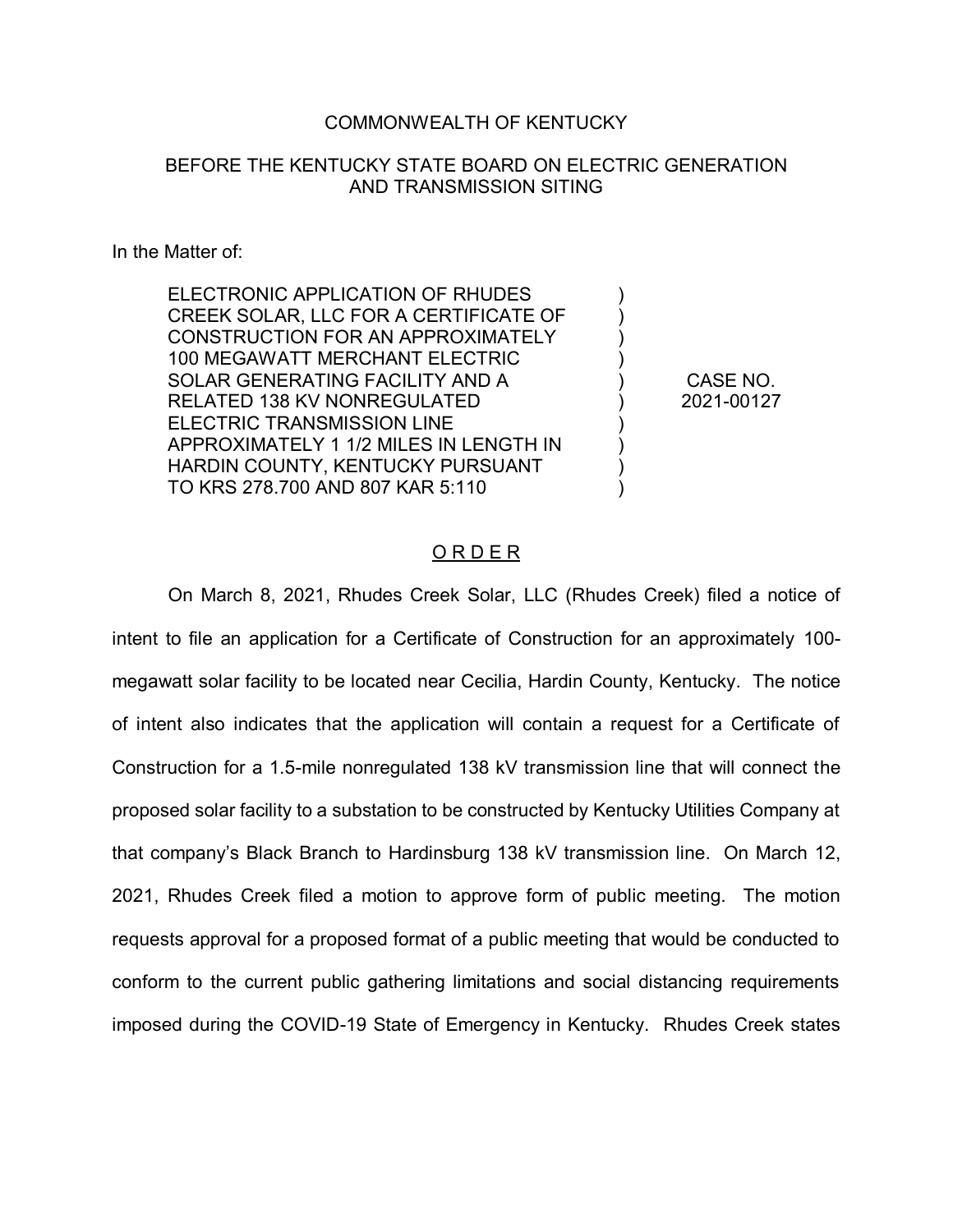that the proposed public meeting format would satisfy the public meeting requirement set

forth in KRS 278.706(2)(f) and requests a declaration regarding the same.

In particular, Rhudes Creek proposes the following process in conducting a public

meeting as required by KRS 278.706(2)(f):

1. All representatives and experts making presentations for Rhudes Creek Solar at the public meeting will do so via a live "virtual" platform (such as Zoom);

2. The virtual platform used for the public meeting will allow members of the public to view the public meeting live, on-line, without cost, by registering with a valid email address, and will allow participants to ask representatives of Rhudes Creek Solar questions about the project, either orally or in writing;

3. The public meeting will be projected for viewing "live" at the Cecilia Ruritan Club, 422 Federal Street, Cecilia, Ky. 42724 in Hardin County at which a representative of Rhudes Creek Solar will be present and a mechanism will be provided for any in-person attendees to address questions to representatives of Rhudes Creek Solar;

4. Additionally, prior to the start of the "formal" meeting that will be streamed live, representatives of Rhudes Creek Solar will be socially distanced at stations at the Ruritan Club and be available to answer questions and present maps and other documents for viewing; and

5. All notices of and advertisements for the public meeting will (i) specify how the public can access and participate in the public meeting via the on-line virtual platform, (ii) encourage the public to participate in the public meeting virtually, not inperson, (iii) specify that in-person attendance at the public meeting will be consistent with guidelines and directives from the CDC and the Office of the Governor in effect at the time of the meeting regarding such meetings, including, but not limited to, social distancing and the requirement that masks be properly worn at all times, and (iv) specify that in order to allow for social distancing, the number of attendees at the inperson meeting will be limited and spaces allocated to the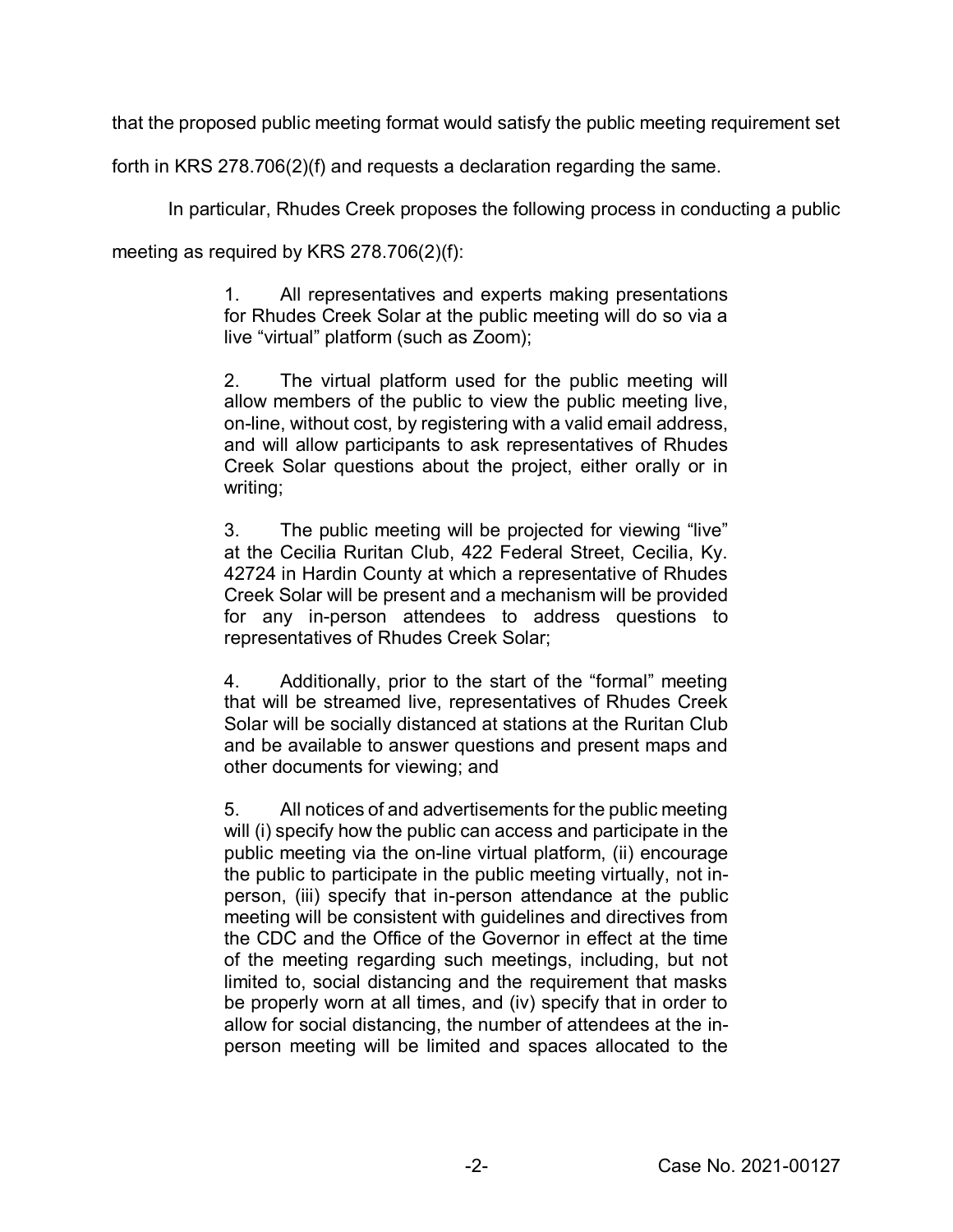public on a first-come, first-served basis, and include instructions for how to sign-up for the available spaces.<sup>1</sup>

Rhudes Creek asserts that the proposed public meeting format provides the public with multiple options to attend the meeting and receiving information about the proposed solar facility and therefore satisfies the requirements of KRS 278.706(2)(f), while accommodating the health and safety concerns raised by the current COVID-19 State of Emergency. Rhudes Creek further asserts that it will publish notice of the public meeting and mail notice to all owners of property adjacent to the proposed solar facility as required by KRS 278.706(2)(f)(2).

Having reviewed the motion and being otherwise sufficiently advised, the Siting Board finds that the protocols and process proposed by Rhudes Creek to schedule and conduct its public meeting is consistent with the language and intent of KRS 278.706(2)(f). We note that KRS 278.706(2)(f) requires a completed application to include, among other things, a report identifying the various public outreach engagements performed by the applicant prior to the filing of an application. In particular, KRS 278.706(2)(f) provides, in relevant parts, as follows.

(2) A completed application shall include the following:

(f) A complete report of the applicant's public involvement program activities undertaken prior to the filing of the application, including:

1. The scheduling and conducting of a public meeting in the county or counties in which the proposed facility will be constructed at least ninety (90) days prior to the filing of an application, for the purpose of informing the public of the project being considered and receiving comment on it;

2. Evidence that notice of the time, subject, and location of the public meeting was published in the

. . . .

 <sup>1</sup> Motion to Approve Form of Public Meeting at 2–3.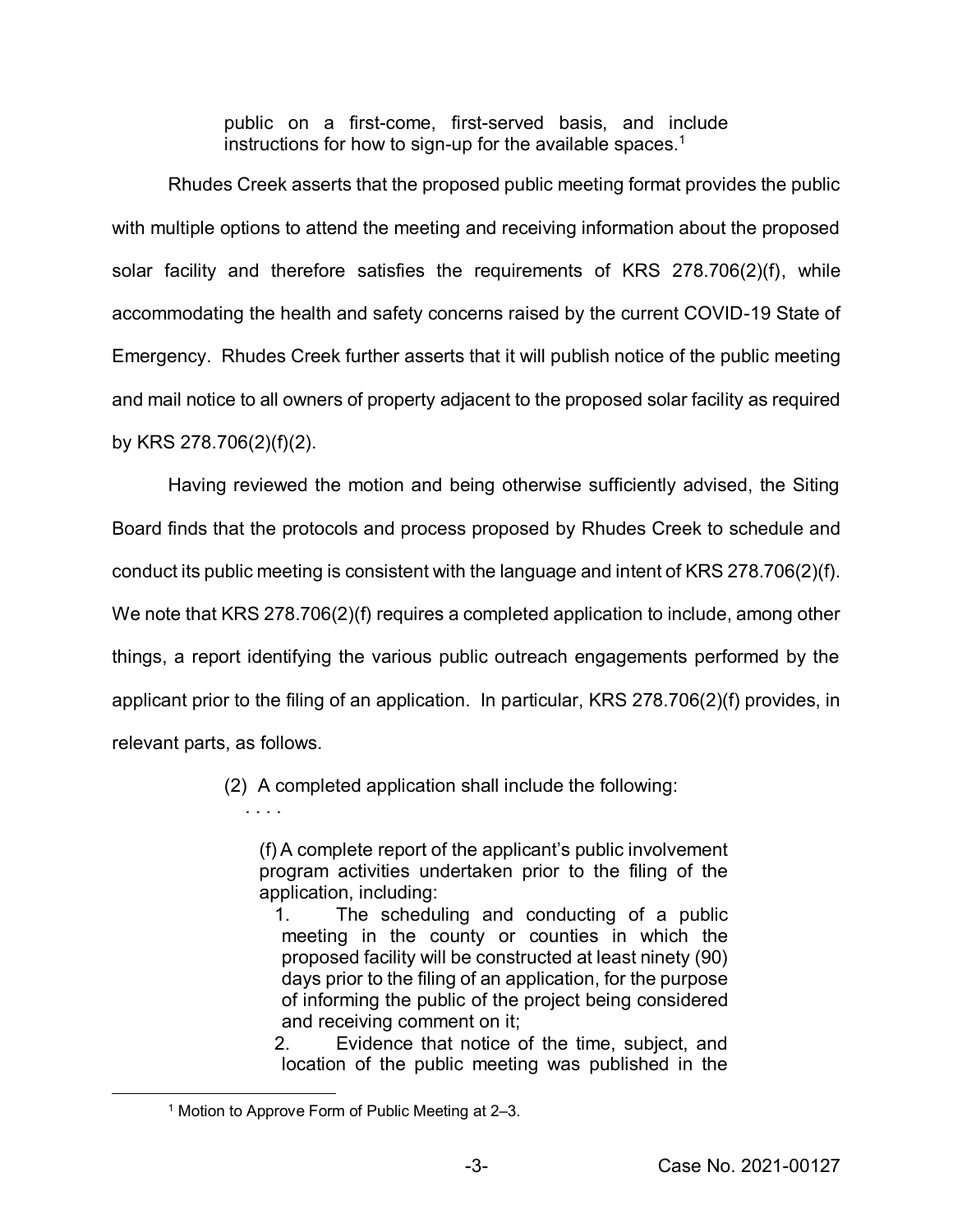newspaper of general circulation in the county, and that individual notice was mailed to all owners of property adjoining the proposed project at least two (2) weeks prior to the meeting;

The process and protocols proposed by Rhudes Creek for its public meeting strikes a balance in being able to provide information on the solar project development in Hardin County and to receive comment from the public on the project as required by KRS 278.706(2)(f) and doing so in a manner that takes into account the current public gathering limitations and social distancing requirements imposed by the COVID-19 State of Emergency in Kentucky. Accordingly, Rhudes Creek's motion should be approved as proposed. The Siting Board expects the details of the public meeting that will be reported in the application will mirror the format that has been proposed in the motion.

IT IS THEREFORE ORDERED that:

1. Rhudes Creek's motion to approve form of public meeting is granted.

2. Within three days of the publication of the public notice, Rhudes Creek shall submit a copy of the newspaper advertisement that will notify the public of the proposed public meeting format.

3. Within three days of the mailing of the notice to adjacent property owners, Rhudes Creek shall submit a copy of the notice of the public meeting format that is required to be provided to owners of property adjacent to the solar project.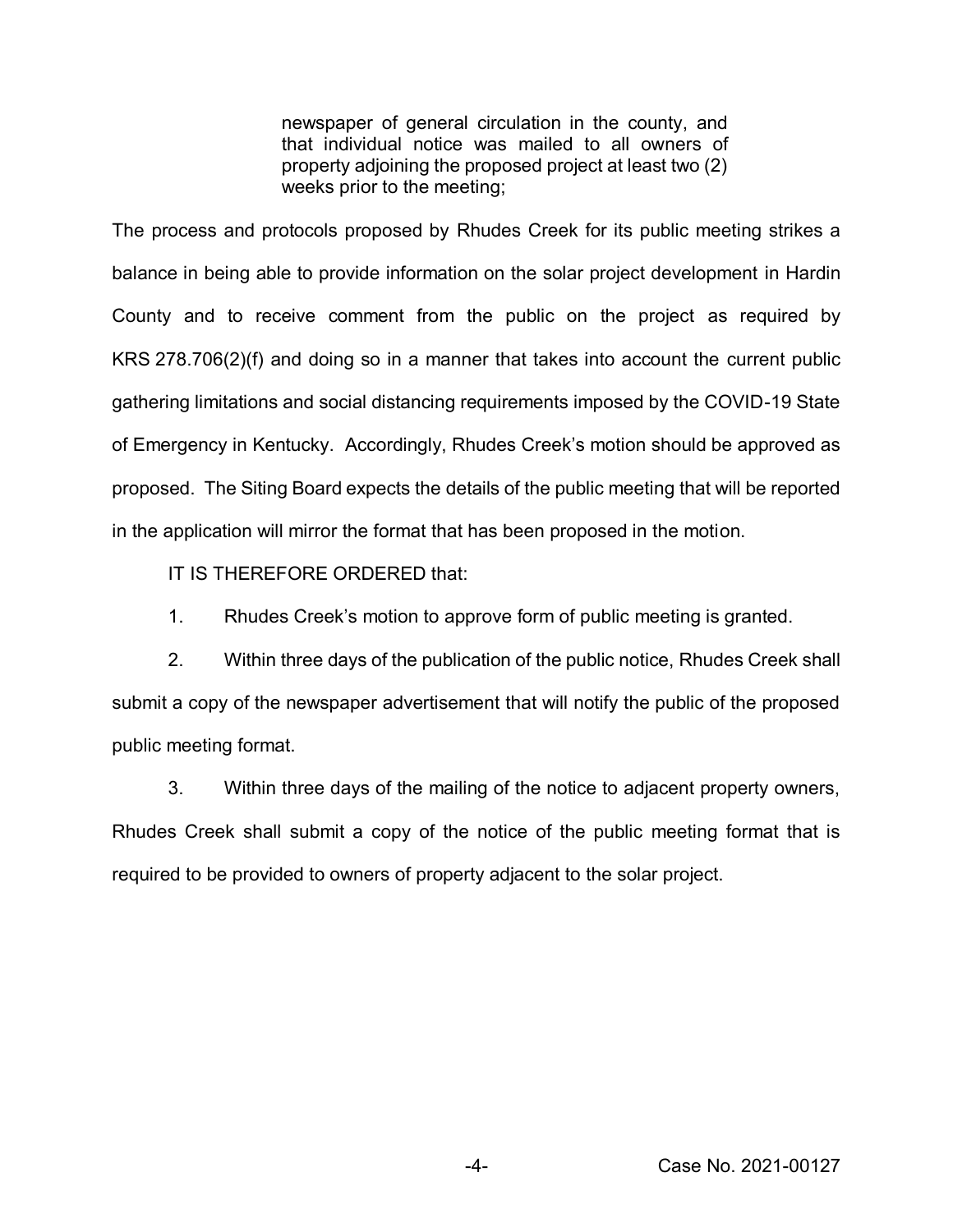By the Kentucky State Board on Electric Generation and Transmission Siting

![](_page_4_Picture_1.jpeg)

ATTEST:

\_\_\_\_\_\_\_\_\_\_\_\_\_\_\_\_\_\_\_\_\_\_

Executive Director Public Service Commission *on behalf of* the Kentucky State Board on Electric Generation and Transmission Siting